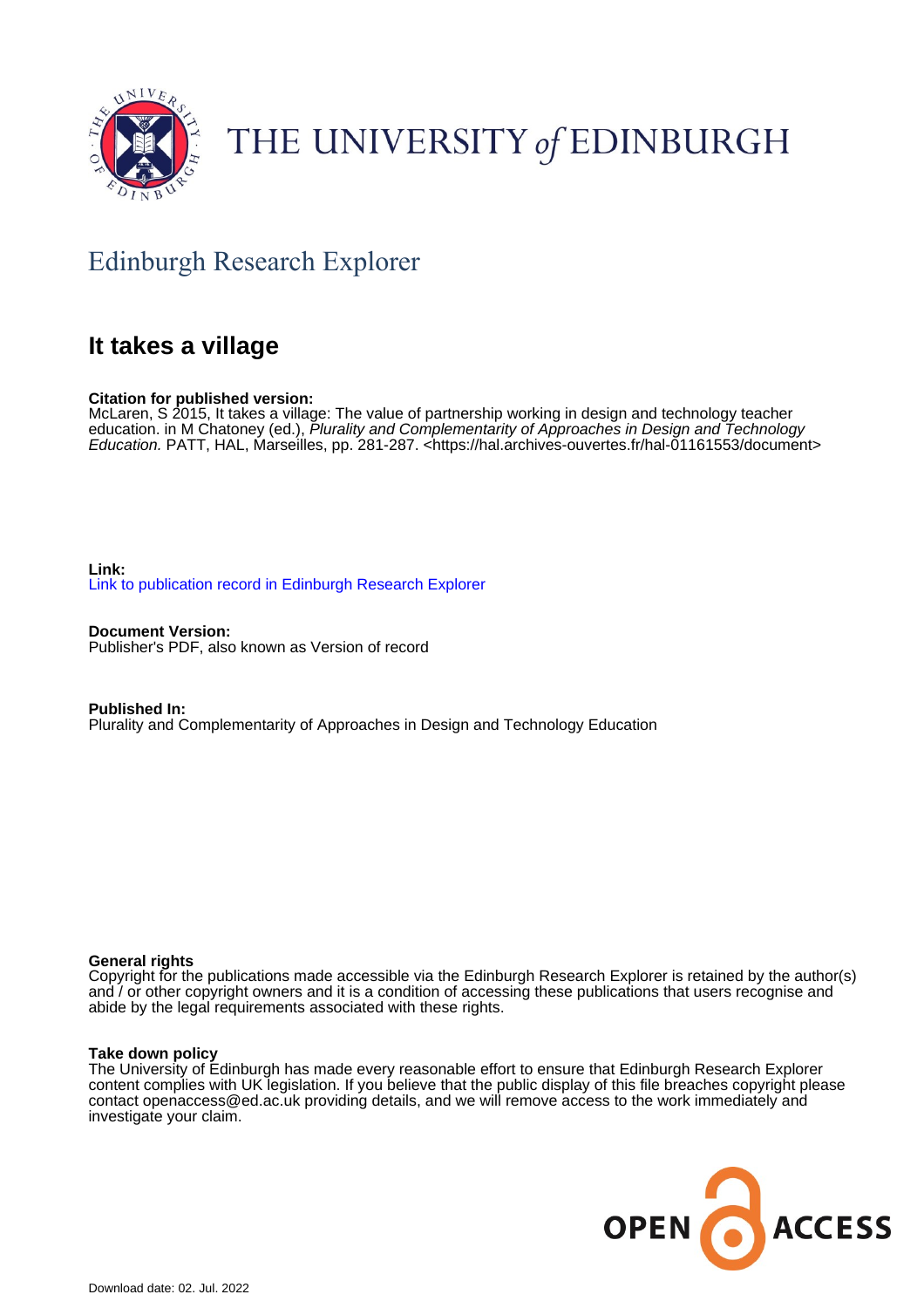# It takes a village: the value of partnership working in design & technology teacher education

### **Susan V. McLaren**

Senior Lecturer Design and Technology University of Edinburgh Moray House School of Education **Edinburgh** EH8 8AQ Scotland Phone: (+44 ) 0131 651 6615 susan.v.mclaren@ed.ac.uk

# **Abstract**

This paper discusses the rationale for one Teacher Education Institute engaging with a variety of partners when working with Design and Technology student teachers. Scottish education policy guidelines promote the benefits of partnership working and interdisciplinary learning and yet there appears to be little empirical evidence to suggest that policy is based on research. It seems it is a 'good idea' and has advantages for all those involved. This paper does not purport to address this lack of research evidence. It does, however, intend to examine the perceived worth of partnership initiatives undertaken in the context of Design and Technology teacher education at the University of Edinburgh. The approach to the review adopts a phenomenological approach and examines the perceived value of partnership through the critical lens of current and past Design and Technology student teachers, the partnership agencies, and the university staff who evaluated the projects and discussed the issues encountered.

### **Keywords**

Partnership working, interdisciplinary learning, teacher education, design & technology, student teachers.

## **Design & technology teacher education in Scotland**

Donaldson (2011) suggests that the purpose of Initial Teacher Education is to provide a strong foundation for personal and professional development from which a beginning teacher can embark on their new profession with the intellectual confidence and capabilities to plan, teach and create valuable learning experiences for the youngsters in their care. In Scotland, this then is the key aim for the 36 week full-time Professional Graduate Diploma in Education, PGDE. Cohorts of PGDE Design and Technology (D&T) comprise professional graduates from design, engineering, architecture, and construction related degrees with industrial experience. To qualify for provisional registration with the General Teaching Council of Scotland (GTCS, 2012), students are required to fulfil professional studies involving research, curriculum and pedagogy, and school placements where students evidence professional practice, reflection and research. Central to this process are the partnerships between the universities, whose programmes are accredited by the General Teaching Council of Scotland, and the schools who support the development of the student and probationary teachers.

A successful probationary year in school, in addition to a PGDE, satisfies the 'Standards for full registration' (GTCS, 2012). These explicitly require teachers to consider interdisciplinary learning and work with the community beyond their educational establishment. They emphasise the importance of relevance, authenticity and social justice by requiring teachers to demonstrate a commitment to engaging learners in real world issues to enhance learning experiences and outcomes. Student teachers are required to "demonstrate an awareness of connections with other curricular areas.. ." (GTCS, p.6), and "know how to develop realistic and coherent interdisciplinary contexts for learning, particularly in relation to sustainability" (*ibid*. p.7). For full registration teachers must "know how to identify and highlight connections with other curricular areas..., promoting learning beyond subject boundaries" (*ibid.* p.6), "know how to work collaboratively with colleagues to facilitate interdisciplinary learning"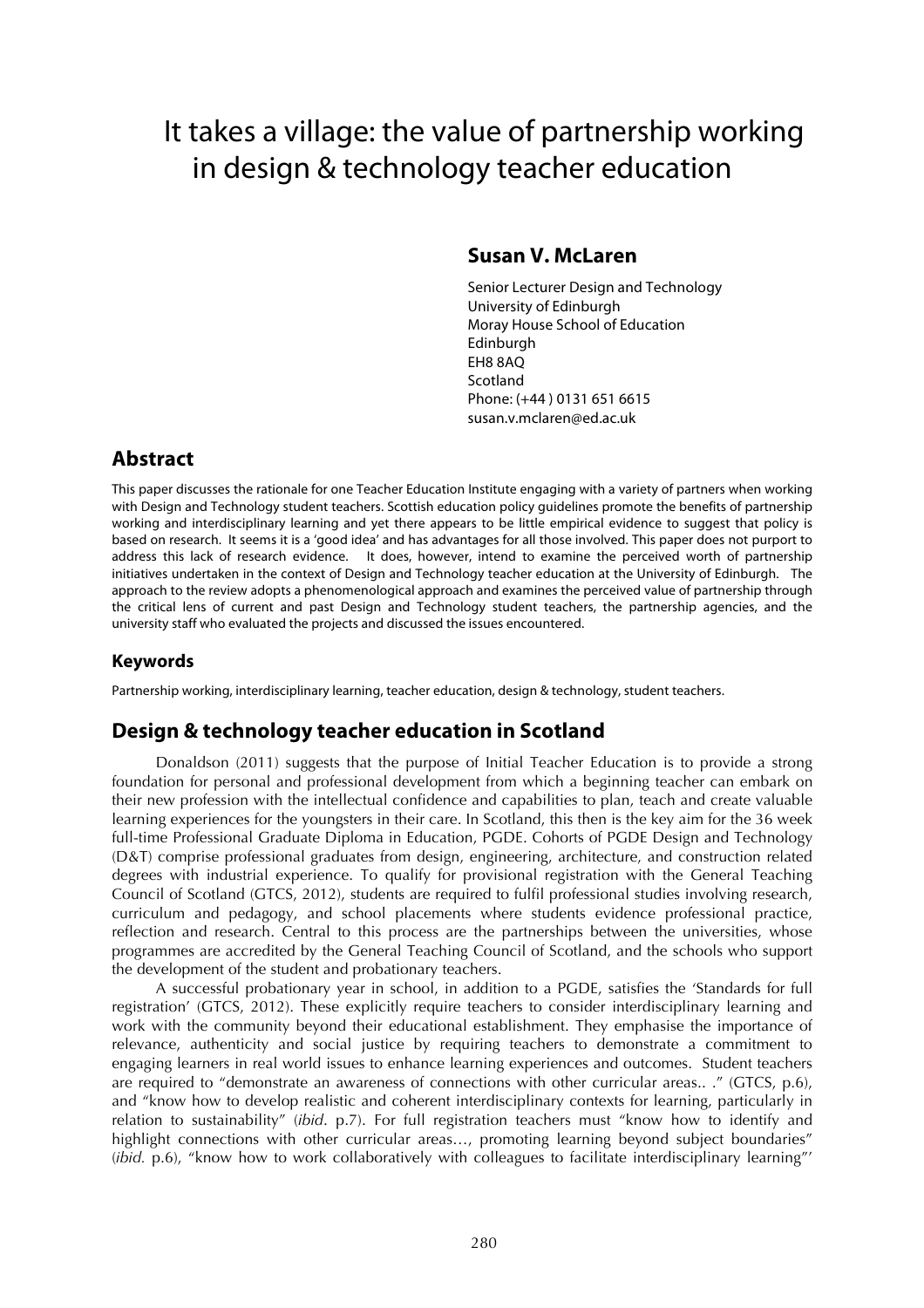and "know how to work with the local and global community to develop realistic and coherent interdisciplinary contexts for learning, particularly in relation to sustainability" (*ibid* p.7)*.* 

The 'standards' also ask teachers to work collegiately with educational communities with adaptability and constructive criticality. Students are required to analyse the education context, construct, policy and curriculum, and yet they are also expected to work within the system to develop the professional and personal skills, knowledge and understanding to allow them to plan, teach and offer worthwhile and meaningful learning experiences. The students are introduced to policy documents, e.g. Building the Curriculum series 1-5 (Scottish Executive 2006, 2007; Scottish Government, 2008, 2009, 2010) which outline the principles that underpin the framework for curriculum development for 3-18 year olds, entitled Curriculum for Excellence (CfE).

It is in this context, this paper presents a study relating to partnership working and interdisciplinary learning.

#### **Partnership and interdisciplinary learning**

One of the most penetrating (and most evaluated, e.g. Brownlow et al, 2004; Deuchar, 2004; Paterson, 2009) education initiatives regarding partnerships is 'Determined to Succeed'. This urged educationalists to form wide-ranging partnerships with the business sector in order to raise awareness of the opportunities offered by education-business partnerships in terms of enterprise activities, staff training and opportunities for an exchange of information and expertise between the education and business sectors, public sector services and voluntary organisations (Scottish Executive, 2002; LTS, 2005; Scottish Executive, 2007). Smith and Brownlow (2005) identified several mutually beneficial reasons for engaging in education-business partnerships. These include making learning purposeful and relevant, sharing responsibility for learning with other adults and offering challenges which encourage the focus to be on young people sharing responsibility for their learning and looking outwards to the 'real' world for solutions and guidance. The value of such authenticity in Design and Technology has been argued over the years e.g. Hill & Smith (1998), Hennessey and Murphy (1999), Turnbull, (2002); Snape and Fox-Turnbull (2013).

The benefits of education-business partnership for outside agencies include gaining insight into the knowledge, skills and attitudes of children, young people and teachers, and keeping up to date with educational developments. It is also considered useful in terms of raising awareness of the role of their organisation. However, Smith and Brownlow (2005) caution, in order to ensure maximum impact from any partnership, schools need to consider specific curricular needs, and enable learners themselves to recognise the relevance of the skills and knowledge they develop to their present and future lives.

The current framework for education in Scotland, Curriculum for Excellence, aims to provide space for imaginative teaching that makes learning relevant, lively and motivating. Building the Curriculum 3 (Scottish Government, 2008, p.29) claims that the guidelines for 'learning outcomes and experiences' have 'been written in ways which will help staff to adopt engaging, enterprising and active learning approaches in a variety of contexts to promote effective learning and enable personalisation and choice'. Interdisciplinary learning (IDL) and partnership working are also promoted as good practice in achieving teaching and learning that follows these principles (Scottish Government, 2008, p.24). Donaldson (2011, p.47) argues that 'In order to implement Curriculum for Excellence successfully, schools and individual teachers need to work with partners when designing learning experiences.' IDL promotes higher-order thinking skills such as creativity, critical and systems thinking, synthesis, evaluation and analysis and that it benefits from co-operative, inquiry-based, and contextual learning (Harvie, 2012). However, Graham (2014) acknowledges, the success of IDL is strongly dependent on the skills of the teacher and their understanding of the *nature* of IDL, expertise in curriculum design, breadth and depth of subject knowledge and a number of practical logistics. Graham argues,

"Teachers need the time to think, plan and develop IDL. By tackling these challenges through the creation of strong, interconnected support systems and the establishment of creative partnerships, a roadmap can be created to enable Scotland to be a world leader in interdisciplinary learning.' (Graham, 2014, p. 4)

Albeit a brief review, there is consensus in sentiment that partnership working and IDL can make a positive contribution.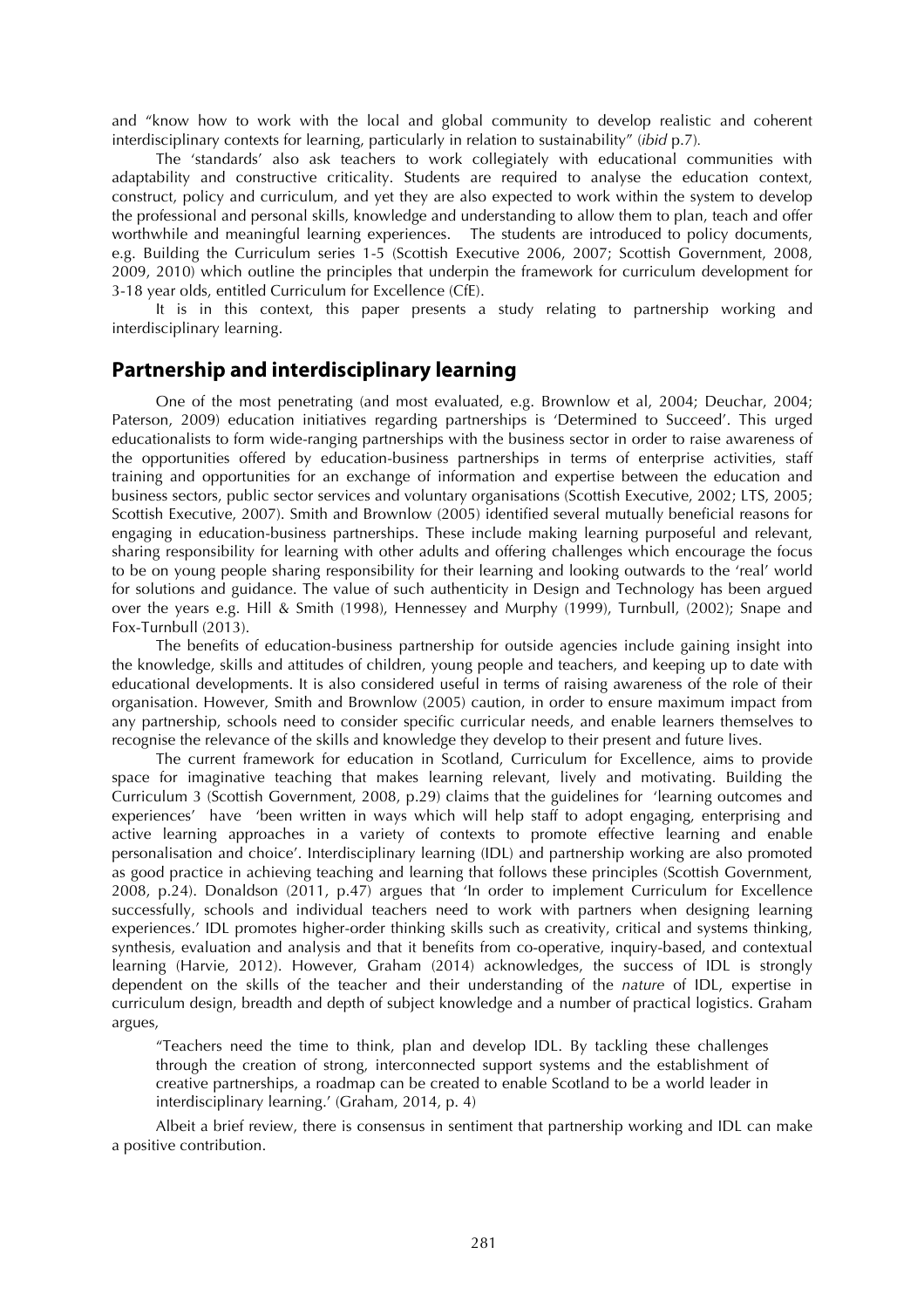#### **Partnership and idl in design & technology teacher education**

'Real world' D&T contexts very rarely present one distinct and exclusive learning focus, therefore the premise adopted for any partnership project for D&T teacher education is that of authentic interdisciplinary learning. Although several other partnerships encourage the students to look sideways and work collaboratively, the main focus for this paper is the *Natural Partners Project: Learning for Sustainability* which involves student teachers of Physics, Chemistry, Biology, D&T, and Geography in a joint partnership with four agencies: Forest Research, Forestry Commission Scotland, Forestry Engineering Group, and the Ellen McArthur Foundation. The project begins with STEM students, participating in a forest-based fieldtrip. Individually, the students devise units of work which serve to enhance understanding of topics of their choice, related directly to, or stimulated by, the partnership inputs during the fieldtrip.

The next section explores the nature and value of this partnership to the D&T students, and other participant stakeholders. It examines the reasons the partner agencies provide their time and expertise, input and effort. The student response is reviewed in the short and longer term, as is that of university colleagues.

#### **Method of the study**

A phenomenological approach (Cohen et al, 2000; Smith et al 2009) was adopted. The study examined perceptions of partnership experiences and projects. The participants recorded their personal interpretation of what they gained out of their direct interaction with the 'phenomena' through descriptive and reflective responses to the 'lived experience' in various ways, including their learning journals entries (students), through evaluation surveys (students and stakeholders), and interviews (university tutors). In the longer term, student interpretation and response is also evident in their selection of the contexts for their own planning, including choice of content and pedagogical approaches for their own teaching, and their willingness to continue with collaboration, IDL and partnership projects on entry to the profession.

### **Findings**

Responses to date have been gathered from 91 student participants, 5 external partners, and 4 university tutors over the past 3 years. The illustrations which follow provide a sample of response from firstly, students, secondly agency partners, and lastly university tutors.

The response has been positive by the majority of students from all disciplines involved. This is reflected in evaluations, reflective journals and project outcomes. Two major themes emerged from the student response.

They are particularly positive about the novelty and value of working with a graduate from a different discipline and noticing how differently their peers reacted and what they brought to the same 'phenomena'.

 ' As well as enjoying the interdisciplinary part of the day (It was really enjoyable and eye opening to see what the Biologists gleaned from a task, and sharing that with me, which lead me to think about it in a different way - Particularly with regards to the "Carbon Products" workshop.)

'I found the trip to Glentress a thoroughly enjoyable experience. Our group was made up of Chemists, Biologists and Design and technologists. It was really interesting to see what tasks were preferred by each discipline (there were differences).'

'I enjoyed getting to know the other subject teachers and getting to hear their opinions and views on things. …….It also made me think back to my own education and I began to wonder why our Biology and Geography teachers never worked together.'

'I got a lot out of the cross-disciplinary discussions at the end of each session. This time was a great way to go through some of the points that were made in the workshops and I enjoyed getting opinions and insight from students of other teaching disciplines.'

 '…One chemistry PGDE taught me a lot about the extraction process for plastics, I had not much previous knowledge on. This gave me insight into an untapped resource for beginning and idea generating'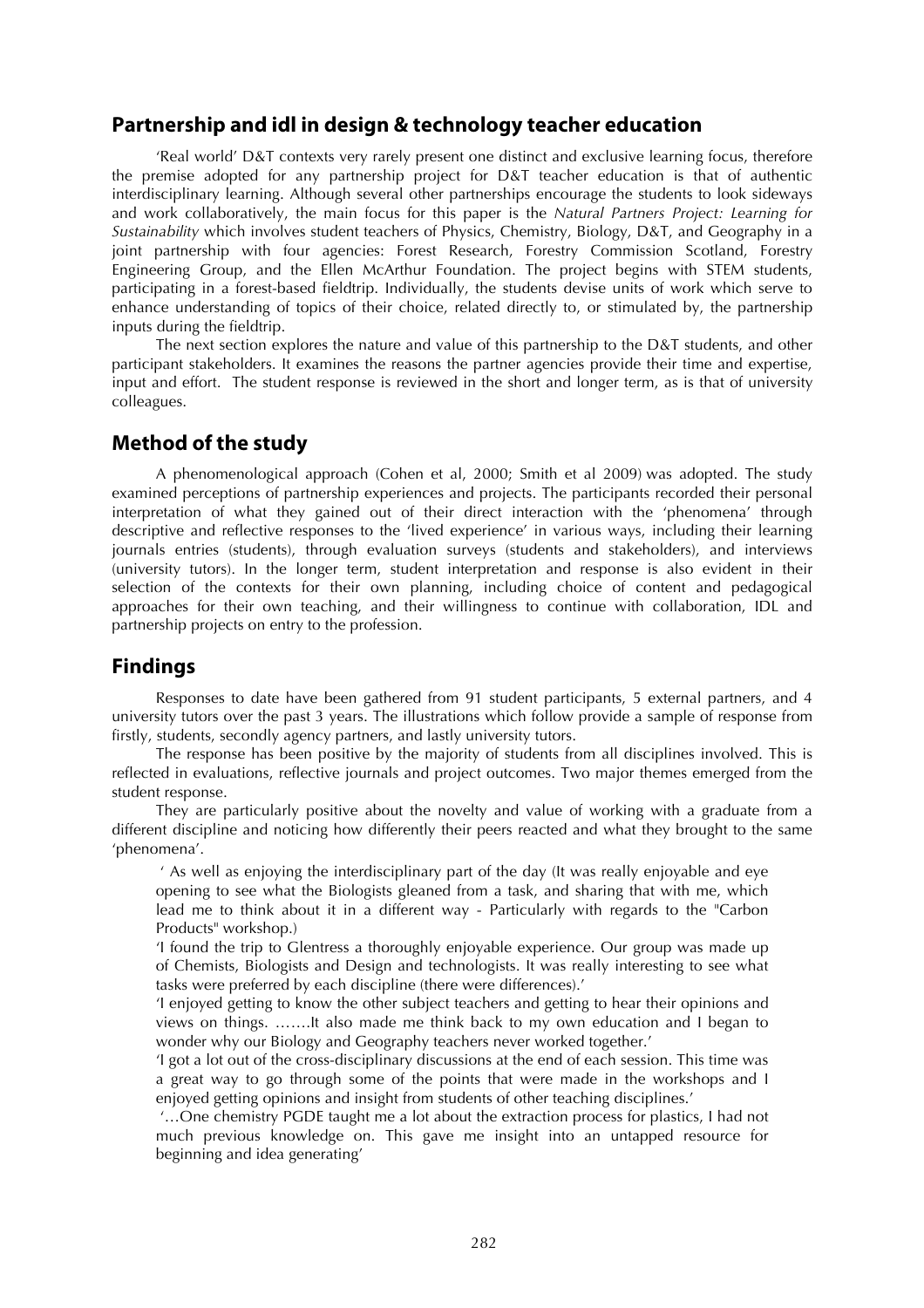"Working with others from different backgrounds is very enlightening, hearing multiple points of view on a single issue or area has raised awareness in myself and in the other Design Technology Students that although we might consider ourselves quite adept at "thinking outside the box", someone from a different subject area can look at the same thing through a completely different spectrum."

Comments from a physics student (2014-15 cohort) indicates a less positive response, *'I enjoyed the practical session, in which actual classroom experiments and activities were demonstrated, as a good resource to take forward into our classrooms to use when teaching about wood. This was the only aspect which I found had direct relevance to physics, in calculating the moments of inertia, etc. I didn't enjoy the other sessions, I found they were not particularly relevant, and struggled to glean useful content'*. This student, with further input and support on campus, presented subsequent difficulties in developing an IDL and sustainability related project. He declares his interests lie with Physics alone.

#### **The second theme is the inspirational nature of the context.**

"Being inspired about how interdisciplinary connections can be made and gaining some new knowledge about the 'clients' and their work that I hadn't previously known."

"I enjoyed the interdisciplinary and outdoor learning. They have given me great ideas for teaching and highlighted the importance and advantages of such learning."

"Seeing how different subjects can be taught at the same time though a topic such as sustainable development.'

"I watched Ken Robertson's TED talk: "How Schools Kill Creativity" which linked in with the idea that cross-disciplinary thinking can be used to enhance learning and to promote creativity. His point that "Creativity, the process of having original ideas that have value, more often than not comes about through the interaction of different disciplinary ways of seeing things." I found particularly interesting and strengthened the importance of the work we had started at Glentress (forest) to develop cross-disciplinary learning for the STEM subjects."

The conceit of the *Natural Partners Project* is curriculum development, not only for the student teachers, but also for the partner agencies who aim to enhance their own portfolio of outreach activities which focus on wood, forestry, STEM and Education for Sustainability. The student teachers demonstrate their appreciation of how STEM and sustainability can feature so naturally in an IDL partnership model through the wide range of creative curriculum development ideas which are presented as work in progress for critique and feed-forward from peers, partners, tutors and other stakeholders, trialled in school and developed further.

The partners report that they take the time, energy and effort to develop working partnerships with teacher educators and student teachers primarily to work 'smarter', trial new ways of working with schools, and explore ways of engaging young people in STEM subjects. In addition, Steve Penny, Forest Research, the Natural Partners Project instigator noted,

 $\frac{u}{v}$  [...] we wanted to target new teachers about to head into High Schools. In this way the project could have a far greater impact on young people and start to (hopefully) change other areas within the school. Within a very few years we could probably have a teacher who had been through this project in almost all High Schools in Scotland. This was far more effective that trying to engage directly with pupils ourselves which would be far too resource intensive and not possible. This approach has been applauded by many observers …from public to government."

Sally York , Education Policy Advisor at Forestry Commission Scotland, was keen to "'open up links with the STEM subject staff at Moray House; To find out what they need / are doing to deliver Learning for Sustainability /outdoor learning; To have face to face contact with new teachers"

Colin Webster, Education Programme Manager, Ellen MacArthur Foundation, acknowledged the reason for partnership in this particular project was *'*

"Partly to support an on-going relationship between EMF and the Natural Partners project leader and partly because of the proposal behind the project – that it is the interdisciplinary, STEM-related conceit and is a relevant platform for the circular economy.' He continued 'Interdisciplinary learning is key to understanding the circular economy and it is key to CfE, so a project like this which expects an IDL approach from the outset – at the start of a teacher's career and at the start of their Moray House experience – is invaluable."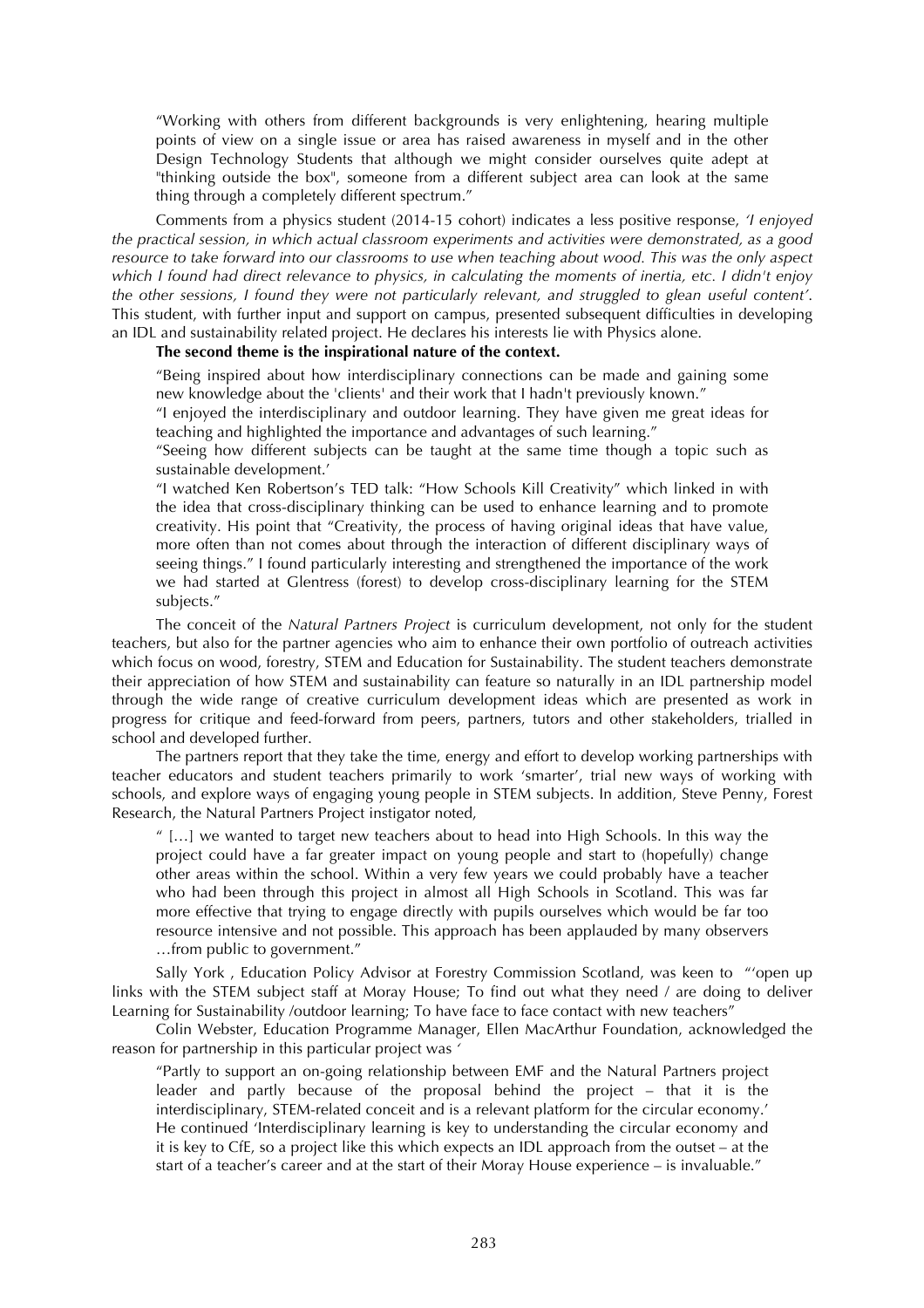Steve Penny also reported that the Forestry Engineering Group members, who provide funding for the project,

"have been extremely pleased with the outcomes from the project and are convinced that this project has had more benefit to young people than any other that they have tried to move forward over a good number of years.' They intend to continue to support the project. From a Forest Research point of view, Steve suggests, 'it is difficult to quantify immediate benefit on the ultimate number of students choosing science topics and who will become the scientists of the future. However, for a modest investment in time and energy, this project has allowed us to network into a new area and to be associated with the school curriculum in Scotland. This has had benefits when we work with other research providers in Scotland and the Scottish Government. It has helped to strengthen our relationships with key partners on other topics of mutual interest."

Tutors also voice positive responses. They agree that as a result of the partnership project, students have a significantly greater awareness of the agencies, their role and the potential of working with experts and partners in learning. The Chemistry tutor acknowledged that he should have been paying more attention to partnership and IDL, as evidence supports their effectiveness in driving meaningful learning (cf. Chettiparamb, 2007). Natural Partners offered an opportunity to get into interdisciplinary learning, in the sciences and beyond, in a meaningful way, particularly when, he said, "someone else was willing to do the work". The Biology tutor acknowledged the advantage of connections with outside agencies at this early stage of the PGDE. She was hopeful that all scientists would bring with them prior interdisciplinary experience, but saw "great value of taking students outside their little sphere". She was keen to involve her students as "too often the role biology offers to Learning for Sustainability and STEM often gets lost in technology and engineering". The D&T tutor is keen to exploit the contribution D&T makes to the STEM agenda. Working in partnership, there are opportunities to embark on project-based learning and place based-based learning curriculum developments, where contexts could be explored and developed with a high degree of personalisation and choice– with authentic clients requiring outcomes, and a sense of urgency. Urgency, in the Natural Partners Project, is instilled through the immediacy of the fieldtrip partnership, a directly related partnership outreach event (open to the public), and a showcase of tangible products for the education community.

#### **Conclusion**

This paper has argued the importance of engaging student teachers in interdisciplinary learning and partnership working while on their PGDE programme. The experience enables the students to evidence the necessary 'Standards for Registration'. It also demonstrates what beginning teachers offer in terms of curriculum development, with several reporting that they have implemented their *Natural Partners* project during their probationary year. There has also been positive feedback from partnership related discussions during job interviews by those who have secured positions and have subsequently develop partnership projects in school.

Partnership is considered beneficial by stakeholders, particularly when developed through an interdisciplinary learning approach. Students in their early phase of teaching, external agency partners and university teachers recognise the potential it offers, including

- enriching the curriculum and learning experience;
- raising awareness of the range of authentic contexts;
- supporting beginning teachers and university staff beyond their expertise;
- modelling practice which beginning teachers can develop with their own learners, and external partners, when they are school practitioners;
- contributing 'bank' of IDL projects for schools to adopt and adapt;
- sharing responsibilities, activities and purposes of business, charities and  $3<sup>rd</sup>$  sector

'It takes a village', in the title of this paper, encapsulates the concept of partnership in education well. It draws on the saying believed to have originated from the Nigerian Igbo culture, but is in common usage throughout Scotland. It conveys the importance of collective responsibility and enhancement of the lived experience when the community offers their experience, wisdom, creativity and values in the support and development of others. Regardless of policy frameworks that aim to influence Scottish education, the wealth of expertise and goodwill that is available is something not to be overlooked in teacher education. The results indicate authentic learning experiences are created and these serve to influence school practice.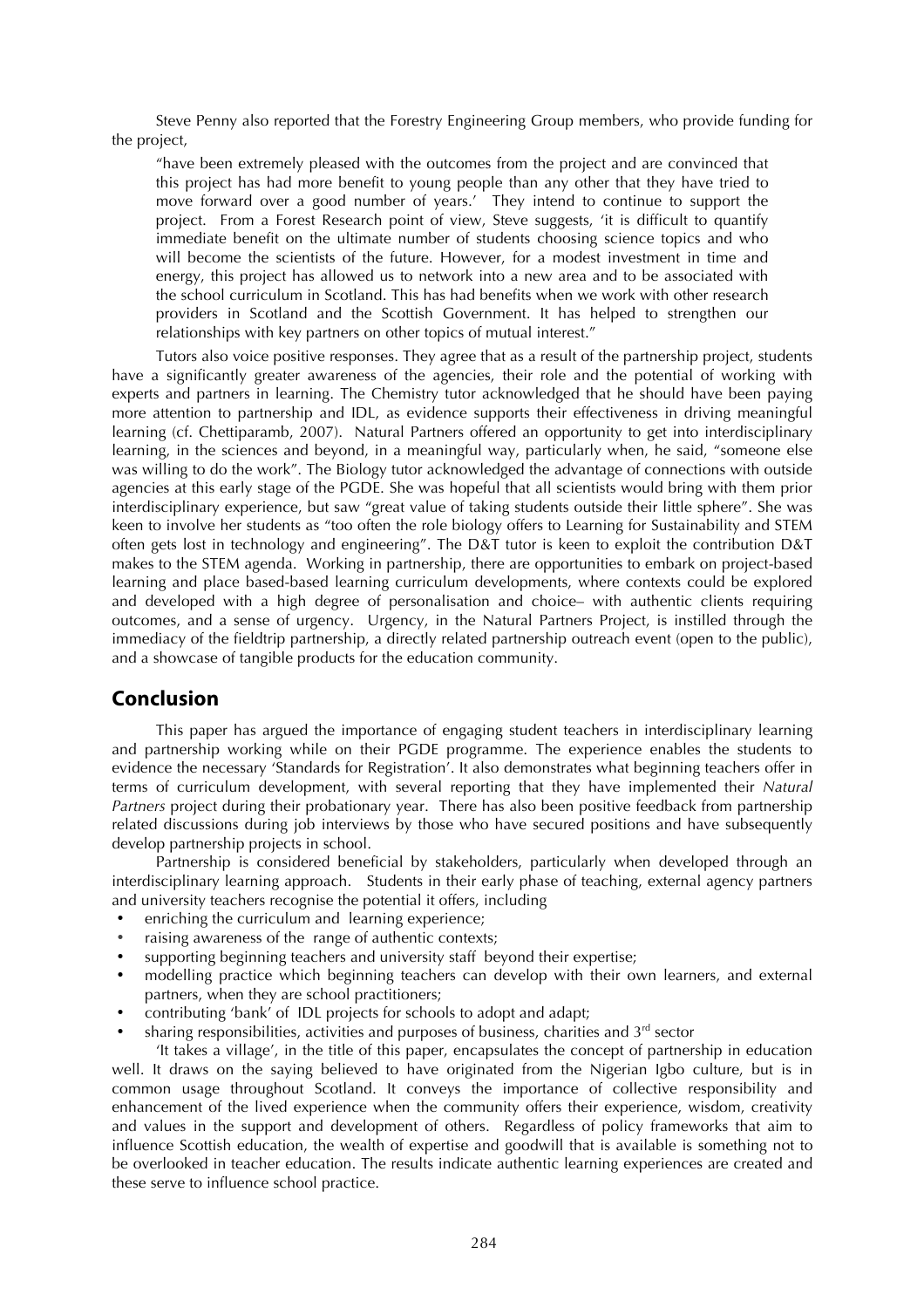#### **References**

- Brownlow, L., Connor, M., Deuchar, R., Forster, M., & Weir, D. (2004). Schools Enterprise Programme Research Project: The Educational and Economic Benefits of Enterprise Education, SEP.
- Cohen, L., Manion, L. & Morrison, K. (2000). Research Methods in Education (5th Ed.). London: Routledge/ Falmer
- Chettiparamb A (2007). Interdisciplinarity: a literature review. The Higher Education Academy Retrieved from www.heacademy.ac.uk/ourwork/networks/itlg
- Deuchar, R. (2004). Changing paradigms—the potential of enterprise education as an adequate vehicle for promoting and enhancing education for active and responsible citizenship: illustrations from a Scottish perspective. Oxford Review of Education 30 (2) 223-239.
- Donaldson, G. (2011). Teaching Scotland's future; report of a review of teacher education in Scotland Scottish Government Retrieved from www.scotland.gov.uk/resource/doc/337626/0110852.pdf
- General Teaching Council for Scotland (2012). The Standards for Registration: mandatory requirements for Registration with the General Teaching Council for Scotland. Retrieved from http://www.gtcs.org.uk/web/Files/the-standards/standards-for-registration-1212.pdf
- Graham, C. (2014). On disciplines and interdisciplinary learning (a discussion paper for the Learned Societies' Group on Scottish Science Education) The Royal Society of Edinburgh. Retrieved from www.royalsoced.org.uk/1076\_LearnedSocietiesGrouponScottishScienceEducation.html
- Harvie, J (2012). Interdisciplinary education and co-operative learning: perfect shipmates to sail against the rising tide of 'learnification'. Stirling International Journal of Postgraduate Research 1(1) Retrieved from https://www.stryvling.stir.ac.uk/issue\_1\_1/Interdisciplinary\_Education\_and\_Cooperative\_Learning.pdf
- Hennessy, S., & Murphy, P. (1999). The Potential for collaborative problem solving in design and technology. International Journal of Technology and Design Education, 9(1) 1-36.
- Hill, A. M., & Smith, H. A. (1998) Practice meets theory in technology education: A case of authentic learning in a high school setting. Journal of Technology, 9 (2) 29-45.
- Langford, L. & Aitken, C. (2005). Benchmarking Research of Young People's Perceptions of Enterprise, Scottish Executive Social Research/Synovate. Retrieved from http://www.scotland.gov.uk/ Publications/2005/04/13141331/13326
- Learning and Teaching Scotland (2005). Focusing on Enterprise in Education: A Paper for Professional Reflection Retrieved from www.LTScotland.org.uk/enterpriseineducation.'
- Paterson, M. (2009). Are Scottish primary schools becoming more enterprising? Scottish Educational Review 41 (1) 36 -50.
- Scottish Executive (2002). Determined to Succeed : A review of enterprise in schools Retrieved from http://www.scotland.gov.uk/publications/2002/12/15978/15392
- Scottish Executive (2007a). Determined to Succeed: 3 years on, Investing in Scotland's future Retrieved from http://www.scotland.gov.uk/Publications/2007/03/07101713/0
- Scottish Executive (2006).Building the Curriculum 1: the Contribution of Curriculum Areas Retrieved from http://www.educationscotland.gov.uk/thecurriculum/howdoyoubuildyourcurriculum/curriculumpl anning/whatisbuildingyourcurriculum/btc/btc1.asp
- Scottish Executive (2007b). Building the Curriculum 2: Active Learning in the Early Years Retrieved from http://www.educationscotland.gov.uk/thecurriculum/howdoyoubuildyourcurriculum/curriculumpl anning/whatisbuildingyourcurriculum/btc/btc2.asp
- Scottish Government (2008). Building the Curriculum 3: A framework for Learning and Teaching Retrieved from http://www.educationscotland.gov.uk/thecurriculum/howdoyoubuildyourcurriculum/curriculumpl anning/whatisbuildingyourcurriculum/btc/btc3.asp
- Scottish Government (2009). Building the Curriculum 4 Skills for Learning, Life and Work Retrieved from http://www.educationscotland.gov.uk/thecurriculum/howdoyoubuildyourcurriculum/curriculumpl anning/whatisbuildingyourcurriculum/btc/btc4.asp